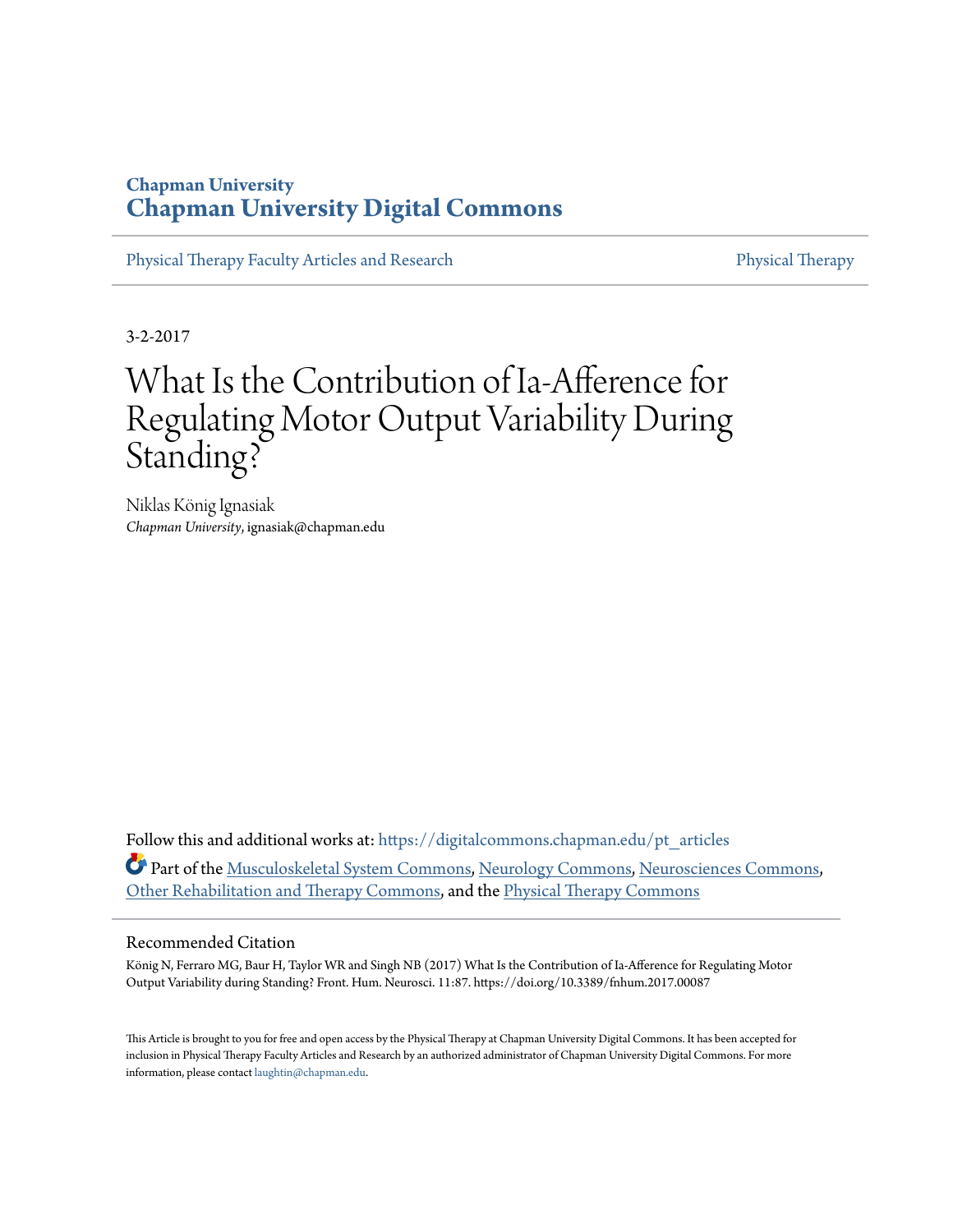## What Is the Contribution of Ia-Afference for Regulating Motor Output Variability During Standing?

#### **Comments**

This article was originally published in *Frontiers in Human Neuroscience*, volume 11, in 2017. [DOI: 10.3389/](https://doi.org/10.3389/fnhum.2017.00087) [fnhum.2017.00087](https://doi.org/10.3389/fnhum.2017.00087)

**Creative Commons License**<br> **C Q Q** 

This work is licensed under a [Creative Commons Attribution 4.0 License.](https://creativecommons.org/licenses/by/4.0/)

**Copyright**

The authors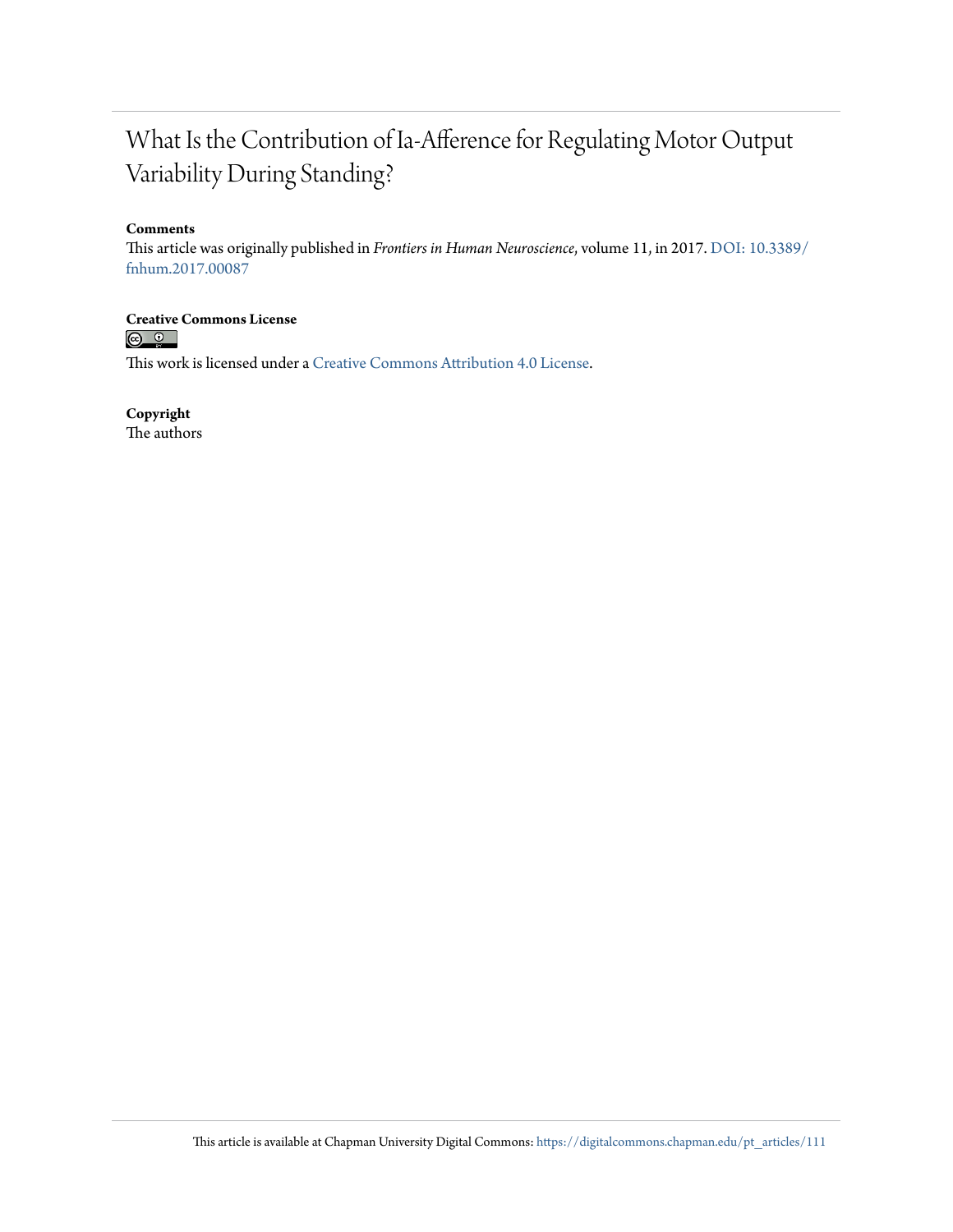



# What Is the Contribution of Ia-Afference for Regulating Motor [Output Variability during Standing?](http://journal.frontiersin.org/article/10.3389/fnhum.2017.00087/abstract)

[Niklas König](http://loop.frontiersin.org/people/288983/overview)<sup>1†</sup>, Matteo G. Ferraro<sup>2†</sup>, Heiner Baur<sup>2</sup>, [William R. Taylor](http://loop.frontiersin.org/people/349610/overview)<sup>1\*</sup> and [Navrag B. Singh](http://loop.frontiersin.org/people/350976/overview)<sup>1</sup>

<sup>1</sup> Laboratory for Movement Biomechanics, Department of Health Sciences and Technology, Institute for Biomechanics, ETH Zürich, Zurich, Switzerland, <sup>2</sup> Movement Laboratory, Department of Business, Health and Social Work, Bern University of Applied Sciences, Bern, Switzerland

Motor variability is an inherent feature of all human movements, and describes the system's stability and rigidity during the performance of functional motor tasks such as balancing. In order to ensure successful task execution, the nervous system is thought to be able to flexibly select the appropriate level of variability. However, it remains unknown which neurophysiological pathways are utilized for the control of motor output variability. In responding to natural variability (in this example sway), it is plausible that the neuro-physiological response to muscular elongation contributes to restoring a balanced upright posture. In this study, the postural sway of 18 healthy subjects was observed while their visual and mechano-sensory system was perturbed. Simultaneously, the contribution of Ia-afferent information for controlling the motor task was assessed by means of H-reflex. There was no association between postural sway and Ia-afference in the eyes open condition, however up to 4% of the effects of eye closure on the magnitude of sway can be compensated by increased reliance on Ia-afference. Increasing the biomechanical demands by adding up to 40% bodyweight around the trunk induced a specific sway response, such that the magnitude of sway remained unchanged but its dynamic structure became more regular and stable (by up to 18%). Such regular sway patterns have been associated with enhanced cognitive involvement in controlling motor tasks. It therefore appears that the nervous system applies different control strategies in response to the perturbations: The loss of visual information is compensated by increased reliance on other receptors; while the specific regular sway pattern associated with additional weight-bearing was independent of Ia-afferent information, suggesting the fundamental involvement of supraspinal centers for the control of motor output variability.

Keywords: hoffman-reflex, postural sway, sample entropy, DFA, Lyapunov exponent, motor output variability, adaptive resource-sharing framework

## INTRODUCTION

During standing, the human sensory motor system (HSMS) gathers sensory inputs from proprioceptive, vestibular and visual receptors, and continually transforms this information into the appropriate motor output [\(Prieto et al., 1996;](#page-9-0) [Taube et al., 2008a\)](#page-9-1). However, the output neural signals and the resulting motor actions are never constant, but rather exhibit a certain level of

#### **OPEN ACCESS**

#### Edited by:

Christopher J. Hasson, Northeastern University, USA

#### Reviewed by:

Anirban Dutta, University at Buffalo, USA Noman Naseer, Air University, Pakistan

> \*Correspondence: William R. Taylor

[taylorb@ethz.ch](mailto:taylorb@ethz.ch) † These authors have contributed

equally to this work.

Received: 11 November 2016 Accepted: 13 February 2017 Published: 02 March 2017

#### Citation:

König N, Ferraro MG, Baur H, Taylor WR and Singh NB (2017) What Is the Contribution of Ia-Afference for Regulating Motor Output Variability during Standing? Front. Hum. Neurosci. 11:87. doi: [10.3389/fnhum.2017.00087](https://doi.org/10.3389/fnhum.2017.00087)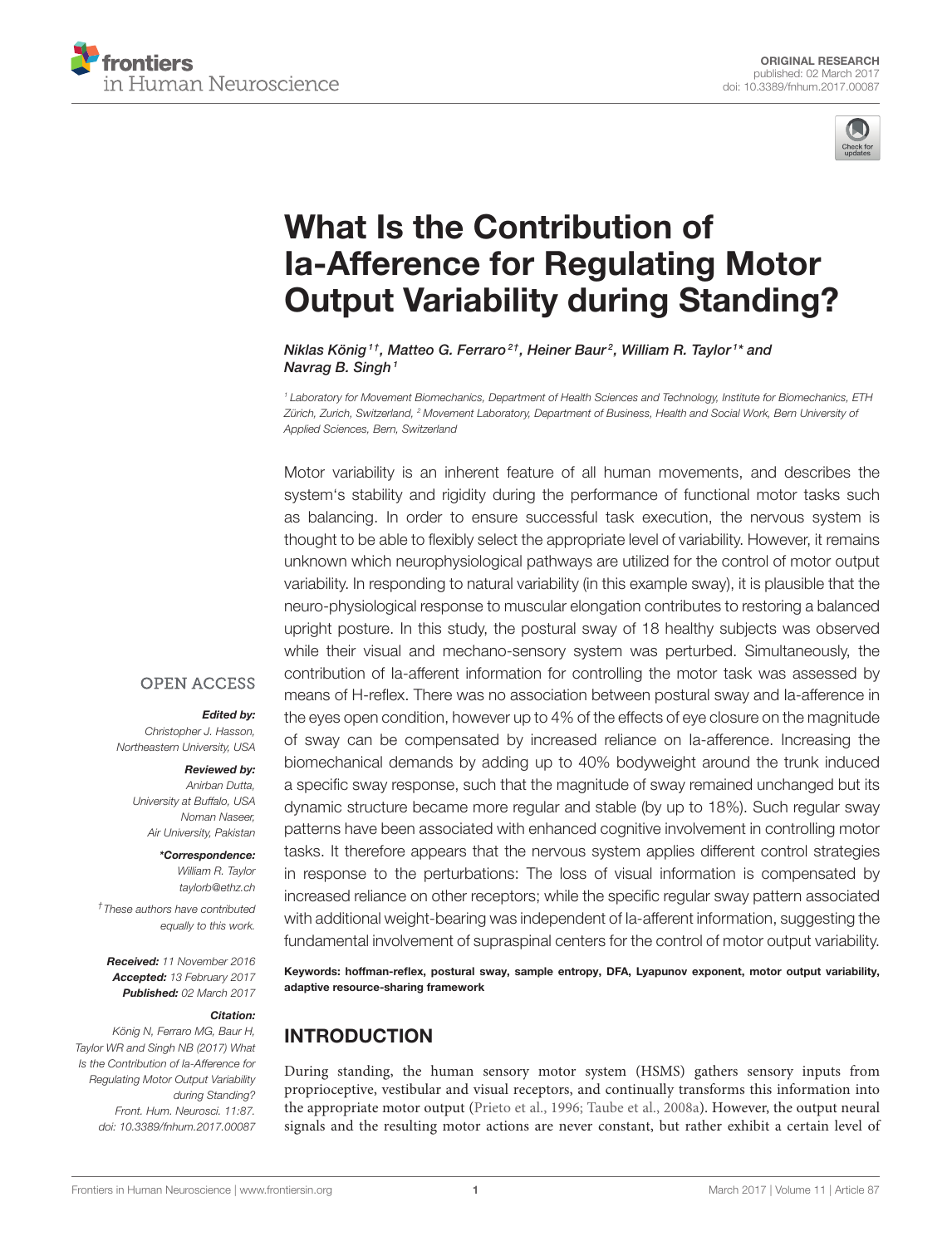variability [\(Singh et al., 2012a;](#page-9-2) [König et al., 2016\)](#page-9-3). While standing, variability is exhibited as the non-constant or fluctuating behavior of the body's center of mass (CoM) relative to the base of support (BoS), i.e., postural sway. Such motor variability might partly be explained by the noisy behavior at each and every stage of HSMS processes including e.g., sensory perception at the receptor, information transmission via neural signaling, or non-constant motor-neuron firing [\(Faisal et al., 2008\)](#page-9-4). Interestingly, recent investigations indicate that motor variability is not detrimental for the quality of motor actions, but rather a prerequisite for successful motor performance. For example, during motor learning, a U-shaped relationship can be observed, with variability reducing through the early stages of learning a task toward low levels after sufficient practice, but final stabilizing on higher levels in expert performance [\(Harbourne and Stergiou,](#page-9-5) [2003;](#page-9-5) [Wilson et al., 2008;](#page-10-0) [Fetters, 2010;](#page-9-6) [Kyvelidou et al., 2013\)](#page-9-7). Furthermore, it has been shown that individuals are able to regulate the magnitude of variability based on the demands of the specific motor task at hand [\(Loram et al., 2001;](#page-9-8) [Wu et al.,](#page-10-1) [2014;](#page-10-1) [Pekny et al., 2015\)](#page-9-9). From a theoretical perspective it has also been shown that the optimal levels of motor variability are sufficiently low to ensure stability, but sufficiently large to avoid rigidity in motor performance [\(Stergiou et al., 2006\)](#page-9-10). Together, these findings suggest that the HSMS exhibits adaptability in the regulation of motor output that is dependent upon task demands, rather than adopting e.g., a simple minimization-oferror-strategy, thus indicating that variability in motor outputs are at least partially under dynamic control of the HSMS.

In order to maintain balance, the HSMS requires central nervous system (voluntary) control capacity, as demonstrated by cognitive dual-task experiments influencing postural sway (Mitra and Fraizer, [2004;](#page-9-11) [Taube et al., 2008a\)](#page-9-1). Such experiments propose an adaptive resource-sharing framework claiming that flexible allocation of HSMS resources consider **(**a) the precision required for the task, **(**b) the quality of sensory information available, (c) the effort required to collect this information, and **(**d) whether there is the requirement for active attention [\(Mitra and Fraizer,](#page-9-11) [2004\)](#page-9-11). Depending upon their relative importance, the HSMS can regulate motor variability in order to prioritize for example, stability (i.e., by reducing the level of postural sway) or flexibility (i.e., releasing tight control of postural sway to free resources for other tasks). However, it remains to be investigated whether the HSMS uses different motor control strategies in order to maintain suitable levels of variability based on the demands of a particular task.

Within the framework of a biomechanical inverted pendulum model, an efficient feedback control mechanism for maintaining balance, particularly when focus on other tasks is required, could be provided by monosynaptic Ia-afference (Peterka and Loughlin, [2004\)](#page-9-12). This neuro-physiological mechanism causes innervation of a muscle after stretch to its muscle spindles (e.g., due to sway) [\(Zehr, 2002\)](#page-10-2). However, this reflex-loop, including the efferent neuro-muscular response, is additionally regulated by presynaptic inhibition (PSI) through various supraspinal and spinal influences [\(Zehr, 2002;](#page-10-2) [Knikou, 2008\)](#page-9-13), thereby rendering this reflex-loop an adaptable control element instead of an invariant mechanism. For example, dynamic modulation of the

reflex occurs during the gait cycle, where larger reflex responses fulfill the requirements for increased stability in the stance and reduced responses the necessity for mobility during the swing phase [\(Hodapp et al., 2007\)](#page-9-14). Therefore, regulation of the Iaafference-loop could be a potential mechanism for governing motor variability, as inhibition would lead to a relaxation in control (i.e., flexibility), while facilitation of this reflex would cause tighter control (i.e., stability) of postural sway, albeit maybe at a higher level of "resource" consumption (Todorov and Jordan, [2002\)](#page-10-3). Following a perturbation to the HSMS (e.g., eyes closed), sway is known to increase [\(Singh et al.,](#page-9-15) [2012b\)](#page-9-15), but overall balance is still maintained. It is therefore plausible that the HSMS becomes more reliant on other forms of sensory input (e.g., vestibular and proprioception), but in order to maintain low control costs, a different level of optimum variability is established, which could be achieved through adaptive regulation of the Ia-afferent input. Measurement of the Hoffmann reflex (HR), under standardized conditions, is able to provide a quantification of synaptic transmission resulting from an electrical stimulus evoked at a peripheral nerve onto the α-Motor units ( $α$ -M). Here, change in the magnitude of the synaptic response indicates interference from other (e.g., cortical) nervous system entities. Such an approach would therefore allow an assessment of the contributions of Ia-afference on governing motor output variability [\(Pierrot-Deseilligny and Mazevet, 2000;](#page-9-16) [Zehr, 2002;](#page-10-2) [Knikou, 2008\)](#page-9-13). Through observing postural sway and H-reflex during visual and mechano-sensory perturbations to the HSMS, the goal of this study was there-fore to establish the level of contribution of Ia-afference on the regulation of motor variability.

## MATERIALS AND METHODS

In this study, the regulation of variability was assessed by measuring postural sway and H-reflex from the soleusmuscle (SO) in healthy adults while performing tasks under visual and mechano-sensory perturbations. In the first task, postural sway was perturbed by occluding visual information. It was hypothesized—according to the re-weighting of sensory information principle [\(Peterka and Loughlin, 2004\)](#page-9-12)—that the contribution of peripheral sensory information (as determined by the H-reflex) will increase when no visual information is available (i.e., during eye closure). In the second condition, additional load around the CoM was applied during the standing task. Since the muscular torque that is required to maintain stability in the inverted pendulum model is characterized by the relationship between the lever arm (i.e., distance of the vertical projection of the CoM relative to the BoS) and body-mass [\(Robinovitch et al., 2002;](#page-9-17) [Winter et al., 2003\)](#page-10-4), a reasonable control strategy to avoid increasing muscular demands under increased body-weight would be to avoid the occurrence of large lever arms, i.e., maintain the CoM closer to the center of the BoS. This can effectively be realized by lowering the magnitude of postural sway, which likely suggests the requirement for tighter control (or increased precision) of the postural sway (i.e., stability) strategy. In order to better understand this mechanism, we have therefore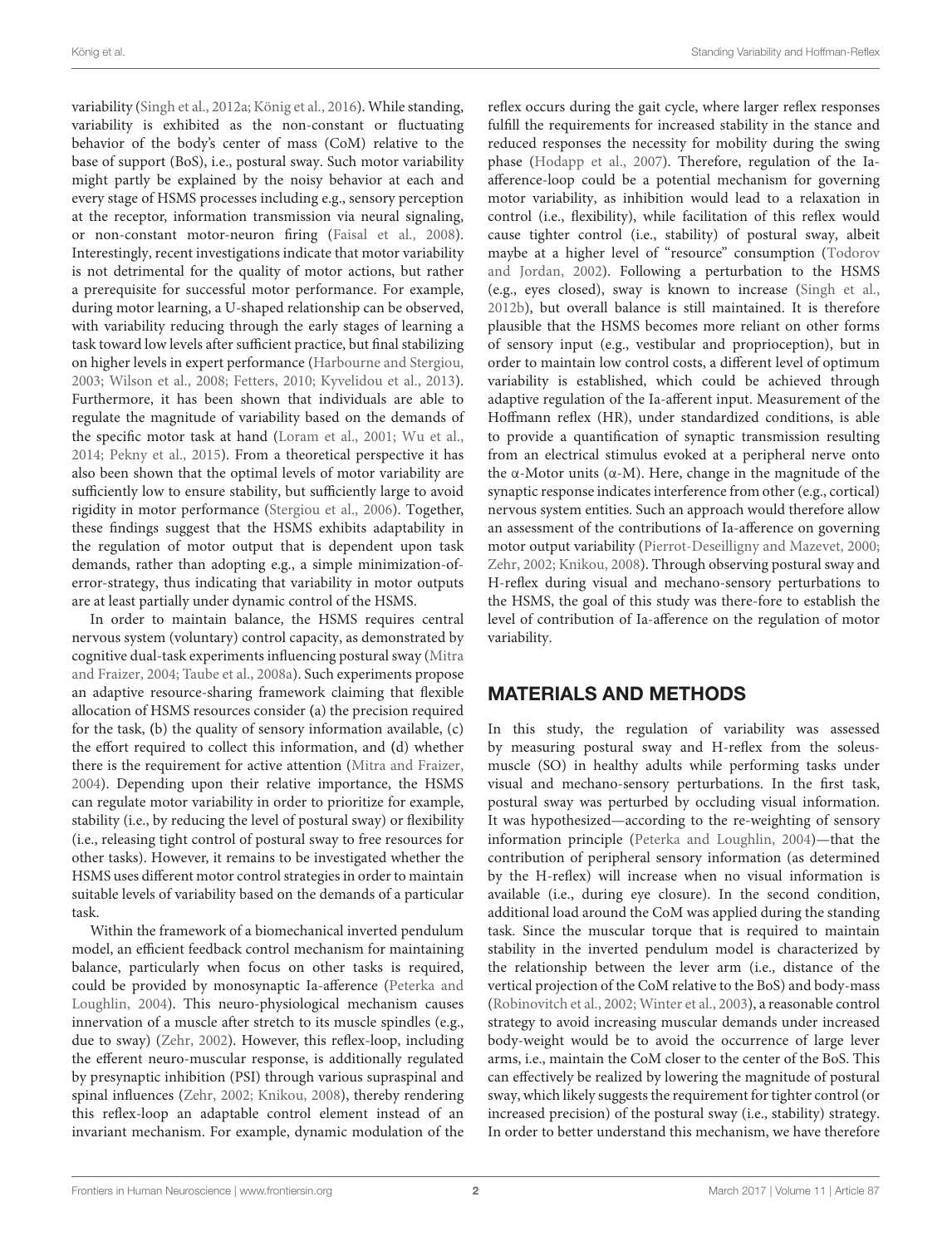explored the contribution of Ia-afference for regulating postural sway during the loaded limb condition.

Twenty-five healthy volunteers were recruited from the local community. Inclusion criteria were healthy physical and mental states. In seven subjects the experiment could not be performed, because subjects were either unable to tolerate the necessary stimulation intensities or the electrode location could not be properly identified to clearly elicit an H-reflex response. As a result, 18 participants (9 females and 9 males, age 26  $(\pm 4)$  years, height 175  $(\pm 7)$  cm, and weight 71.7  $(\pm 9.1)$  kg) were analyzed. The study was approved by the institutional ethics committee and was performed in accordance with the Declaration of Helsinki, and all subjects provided written, informed consent prior to participation in the study.

Each participant performed six different standing conditions in a randomized order; normal standing with eyes open (EO), standing with eyes closed (EC), standing with additional 20 and 40% bodyweight with eyes open (EO-BW20 and EO-BW40) and with eyes closed conditions (EC-BW20 and EC-BW40). To achieve the appropriate loading, vests with attachable sandbags (Gorilla Sports, Switzerland) were placed symmetrically around the participant's upper body.

During each of these six different conditions, participants stood barefoot on a force plate (Kistler, Winterthur, Switzerland; sampling frequency 1000 Hz), with feet together and hands crossed in front of their chest. Each participant was requested to focus on a black circle (15 cm diameter) placed 5 m anteriorly at eye level, and was asked to stand as still as possible. After testing each condition, the participants were given a short break of up to 5 min to prevent fatigue. The total duration of the experimental session was ∼60 min.

#### HR Measurements

Before placing the EMG or stimulation electrodes, relevant skin areas were shaved, abraded with preparation gel (Nuprep, NR Sign Inc., Canada), and cleaned with water in order to ensure a low skin impedance of  $\langle 1 \text{ k}\Omega \rangle$  [\(Hermens, 1999\)](#page-9-18). The wireless EMG electrodes (Trigno, Delsys, United States) were placed on the SO according to the SENIAM protocol [\(Hermens, 1999\)](#page-9-18). The HR stimulation electrode was attached while the subjects assumed a prone position. The cathode (1 cm diameter, Hellige, GE medical systems, Germany) was moved within the popliteal fossa of the right leg, until the largest H-response without an Mresponse could be evoked [\(Palmieri et al., 2004\)](#page-9-19). Once located, this area was marked and the electrode was fixed with tape and an elastic bandage to prevent relative movement during the measurement. The anode (Spes Medica,  $40 \times 90$  mm, Italy) was placed 2 cm above the patella.

As HR response depends on body position during postural sway [\(Tokuno et al., 2008\)](#page-10-5), the mean sway position in the anterior-posterior (AP) direction from the first minute of every condition, was set as the sway-threshold (Nexus, VICON, United

<span id="page-4-0"></span>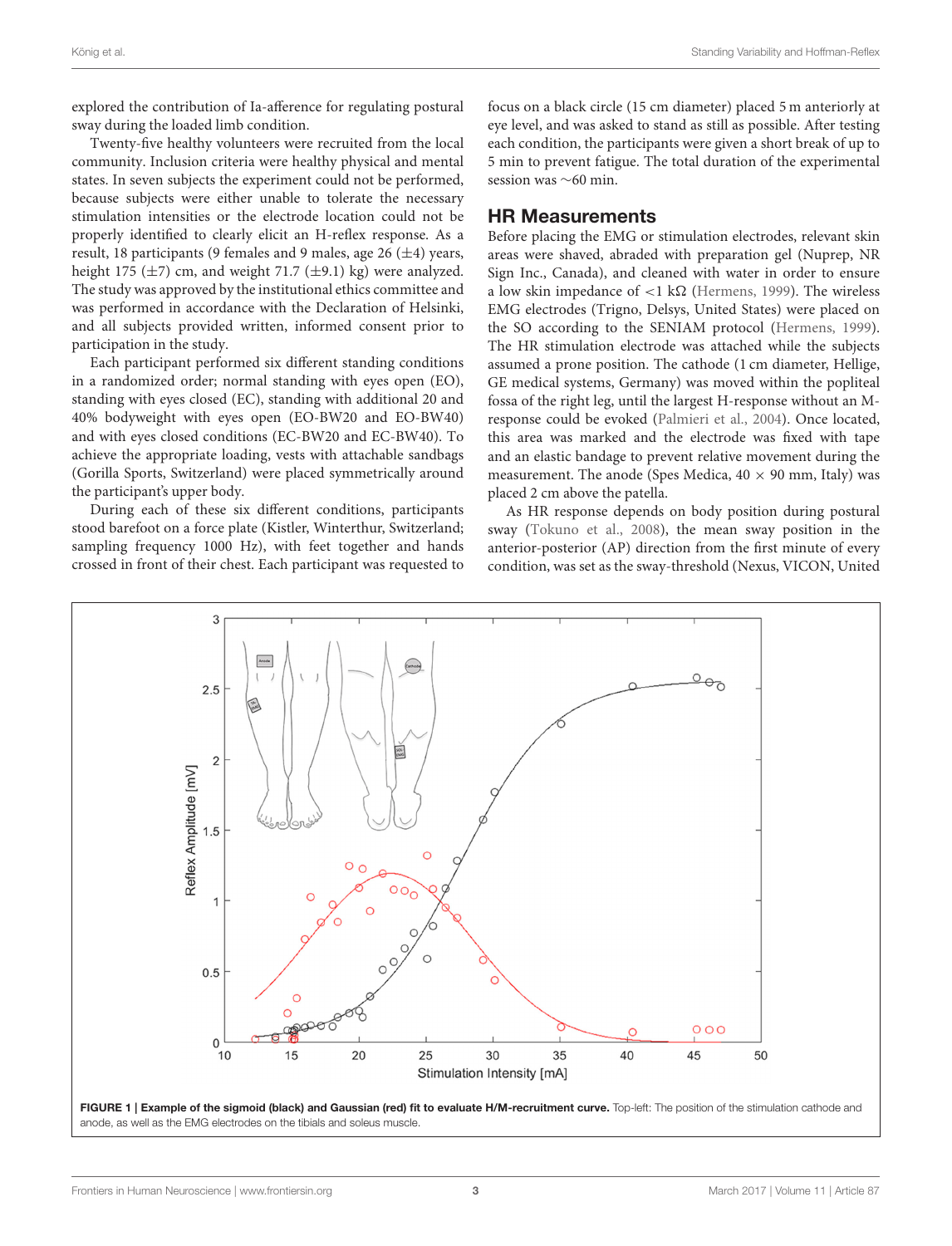Kingdom) in order to trigger the HR-stimulation. Subjects were stimulated using a constant-current stimulator (DS7A, Digitimer, United Kingdom), which was only triggered when the participant swayed in a forward direction crossing the sway-threshold value, thereby ensuring similar muscle geometry in each stimulation and condition. Additionally, a minimal inter-stimulus interval of 8 s was used to avoid post activation depression [\(Chen and Zhou,](#page-9-20) [2011\)](#page-9-20). To obtain full a H/M-recruitment curve, stimulus intensity (0.5 ms square-wave-pulses) was increased in increments of 0.5 mA around the H-max and M-max until they could clearly be identified.

Sampling frequency of the EMG was set at 4 kHz and the signal was band-pass filtered (10–500 Hz, Butterworth 2nd order). The recording window to obtain the background EMG (bEMG), was set at 50 ms prior to each stimulus [\(Knikou,](#page-9-13) [2008\)](#page-9-13). bEMG recordings were processed in the Imago software (IMAGO, pfitec, Germany) and extracted as root mean squares (RMS) values of the full rectified signal. The maximum H and M responses were assessed offline using a custom Matlab code (Matlab, Mathworks, United States) and a Gaussian function was fitted to the recorded H-amplitudes to receive a more robust Hresponse (**[Figure 1](#page-4-0)**). Each function was weighted, with higher weights for the largest 30% of H-amplitudes, in order to best fit the curve over the region of interest (i.e., max H-responses) and thus most accurately determine the H-max value. Finally, a sigmoid function was used to fit the M-wave amplitudes for each condition [\(Brinkworth et al., 2007\)](#page-9-21). The corresponding H-response at 20% of M-max was then identified for each condition and normalized to the bEMG (HR-bEMG). Thus, HR was represented as the gain of the reflex-loop, in order to address the problem of increasing SO-bEMG due to increasing weight and to allow standardized comparisons across the different experimental conditions [\(Palmieri et al., 2004\)](#page-9-19).

### Postural Sway Measurements

Postural sway was measured during the initial minute of standing on the force plate, when no stimulation was applied. The first and last 7.5 s of each trial of the ground reaction force data were removed in order to avoid transients. Before calculating linear and frequency parameters, all data were band-pass filtered (0.75–35 Hz, Butterworth 4th order) and detrended. Parameters were calculated for the entire sway signal and the AP direction separately (**[Figure 2](#page-5-0)**). Then, in order to quantify the magnitude of PS, multiple linear parameters were quantified, including sway area, velocity and distance of COP travel [a comprehensive list can be found in the literature [\(König et al., 2014\)](#page-9-22)]. The frequency content of the signal was evaluated by assessing the absolute power within three frequency bands (low: <3 Hz; medium 3–10 Hz; high: 10–30 Hz). In addition, the temporal structure of sway was assessed using three non-linear parameters. Here, the raw-data (no filter applied) was down sampled (100 Hz), before the following parameters were calculated: Detrended



<span id="page-5-0"></span>FIGURE 2 | Example CoP data in the presumably least challenging condition with eyes open and no additional weight (A) and presumably most challenging condition with eyes closed and additional 40% body weight (B). In (C) the time series of postural sway in anterior-posterior direction for the same two conditions is presented. Note the difference in sway magnitude and regularity between the two conditions.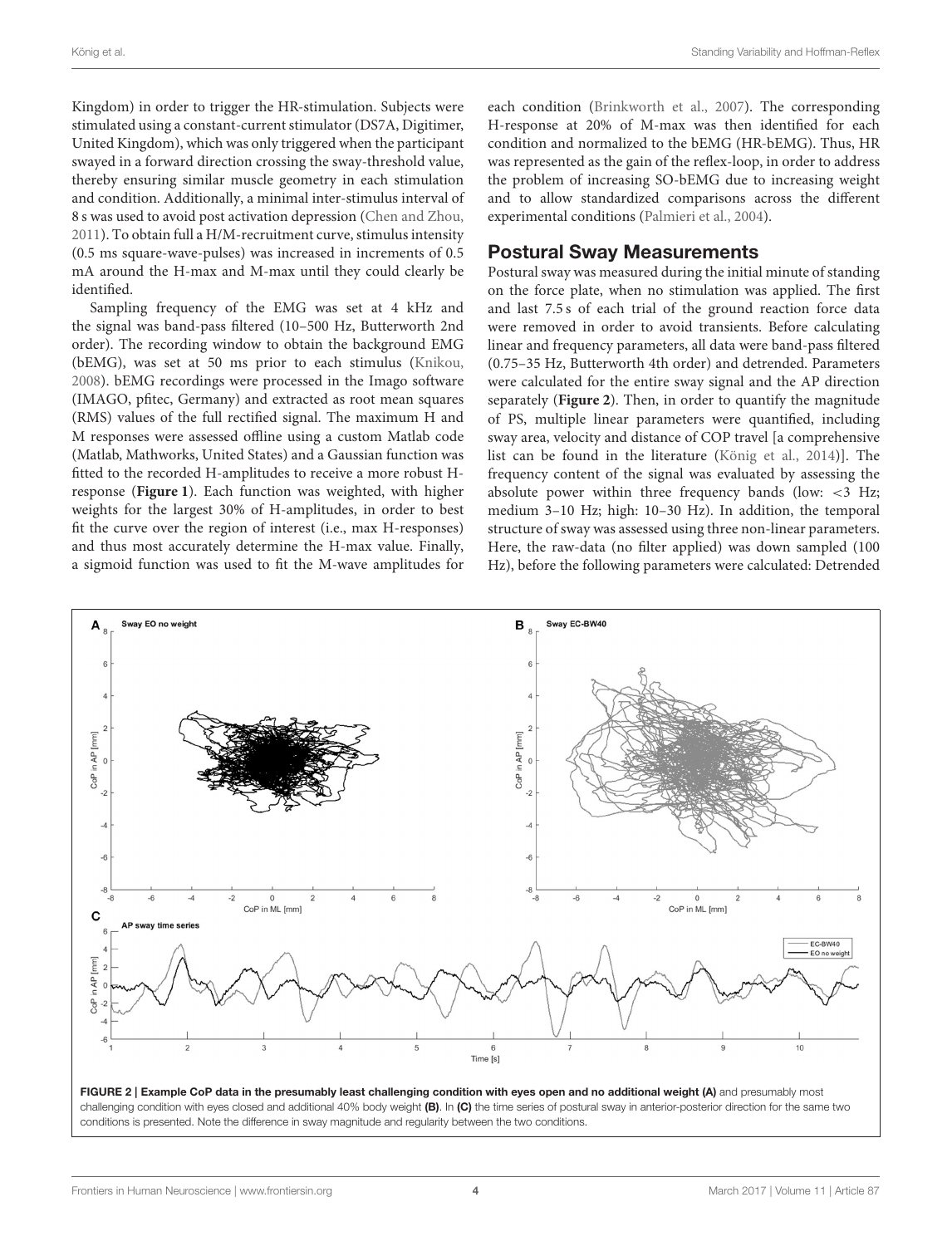fluctuation analysis (DFA) [\(Duarte and Sternad, 2008\)](#page-9-23), sample (SE) and approximate entropy (AE) [\(Yentes et al., 2013\)](#page-10-6) and largest Lyapunov exponent (LyE) [\(Ladislao and Fioretti, 2007\)](#page-9-24). For the entropy measures, the input parameters (vector length  $m = 2$ ; tolerance  $r = 0.2$  x SD) were kept constant across all trials, after confirming that results were insensitive to other m/rcombinations. To determine LyE, the Wolf algorithm was used [\(Wolf et al., 1985\)](#page-10-7), which requires the use of defined embedded dimensions (dim) and time lag (tau). Dim and tau were initially identified using the false nearest neighbor and average mutual information approaches for each trial separately. Lastly, constant values (dim  $= 5$ , tau  $= 5$ ) were used based on their sample median [\(van Schooten et al., 2013\)](#page-10-8) and applied for the final LyE calculation.

### Factor Analysis

In total, 25 PS parameters were calculated. In order to reduce the dimensionality of the dataset, factor analysis (FA) using the "VARIMAX" procedure was applied, where each condition for all subjects ( $n = 18$ ) was considered to be a case (108 cases). Kaiser-criterion was used to extract the appropriate number of components with Eigenvalues >1, while KMO criterion was used for determining sampling adequacy of the factor analysis. To ensure consistency of the original measure, the following criteria were applied in order to remove individual parameters from the analysis: (a) measures of sampling adequacy  $\langle 0.5, (b)$  measures with communality  $<$  0.5, and (c) measures that caused complex structure (i.e., correlations >0.4 in two or more components). FA derived component z-scores were used for further analysis as well as for interpretation.

#### Inferential Statistics

Three mixed factor repeated measure ANCOVAs were conducted separately to explore the relationship between the dependent sway components on the independent measures of weight (three levels: No additional weight, 20 and 40% body weight) and vision (two levels: EO and EC) with normalized H-reflex at 20% Mmax (HR-bEMG) as standardized Z-scores incorporated as the covariate. Inclusion of HR-bEMG as a covariate in the ANCOVA model allowed a direct contribution of H-reflex on the control of postural sway to be assessed. In addition, changes in motor control strategy could be identified between different standing conditions by investigating changes in the ANCOVA regression slopes. All statistical procedures were performed in SPSS (SPSS 23, IBM, United States) and alpha levels were set at 5%. Post-hoc comparisons were conducted using the Least Squares Differences (LSD) approach.

### RESULTS

#### Factor Analysis

A total of seven iterations were required before obtaining the final three components, which were loaded with a total of 15 parameters (**[Table 1](#page-6-0)**). These were interpreted as linear sway component (LSC), non-linear sway component (NSC), and frequency sway component (FSC). Since NSC was loaded with the positively correlated measures of entropy and LyE, they were <span id="page-6-0"></span>TABLE 1 | Summary of the retrieved PCA components, displaying the communalities, explained variance by the components, and the loading of the different measures on the component.

| Parameter                    | <b>LSC</b> | <b>NSC</b> | <b>FSC</b> | <b>Communalities</b> |
|------------------------------|------------|------------|------------|----------------------|
| rel. SA                      | 0.940      |            |            | 0.953                |
| ellip. SA                    | 0.977      |            |            | 0.976                |
| rmsDist                      | 0.955      |            |            | 0.943                |
| rmsDist-AP                   | 0.953      |            |            | 0.929                |
| meanDist                     | 0.961      |            |            | 0.956                |
| meanDist-AP                  | 0.955      |            |            | 0.932                |
| lowFreq                      | 0.971      |            |            | 0.965                |
| mediumFreg                   | 0.926      |            |            | 0.890                |
| highFreq                     |            |            | 0.938      | 0.889                |
| lowFreq-AP                   | 0.961      |            |            | 0.932                |
| mediumFreq-AP                | 0.896      |            |            | 0.864                |
| highFreq-AP                  |            |            | 0.787      | 0.815                |
| SE-AP                        |            | 0.963      |            | 0.977                |
| AE-AP                        |            | 0.962      |            | 0.972                |
| LyE-AP                       |            | 0.945      |            | 0.897                |
| Total variance explained (%) | 64.436     | 20.156     | 8.004      |                      |

Only loadings >0.4 are displayed. Abs, absolute; rel, relative; ellip, elliptical; SA, sway area; Dist, distance; Vel, Velocity; Freq, frequency; AP, Antero-posterior direction.

interpreted as larger NSC values reflecting both irregular (based on entropy measures) and unstable (based on LyE) postural sway. These three components explained 92.6% of the total variance of the entire dataset (KMO =  $0.846$ , Bartlett-Test of sphericity  $< 0.001$ ).

### ANCOVA

The occlusion of vision led to a significant increase in LSC of 0.85 standardized (Z-) score values, which corresponded to an effect size of 0.17 (**[Table 2](#page-7-0)**; **[Figure 3](#page-7-1)**). Furthermore, there was an interactive effect size of 0.04 of vision and HR-bEMG on LSC. Post-hoc comparisons of this interactive effect showed that with increased HR-bEMG, the effect of vision on LSC was reduced (LSC z-score of 1.04 at 25th percent-ile HR-bEMG; 0.87 at 50th percent -ile HR-bEMG; 0.69 at 75th percent-ile HR-bEMG) (**[Figure 4](#page-8-0)**). No effect of weight was observed on the LSC.

The addition of weight led to significant decreases in NSC of 1.04 Z-score values at an effect size of 0.18 (**[Table 2](#page-7-0)**). Specifically, additional bodyweight led to a more regular and stable sway pattern. No interactive effect of weight or HR-bEMG was observed on NSC. There were no significant effects of any independent variables on the FSC.

## **DISCUSSION**

The aim of this study was to assess whether peripheral Iaafference is utilized in the control of motor variability during standing, and further to quantify the contribution of this input. Such information would illustrate the flexibility with which the human sensorimotor system (HSMS) employs the available resources and their characteristics for the regulation of motor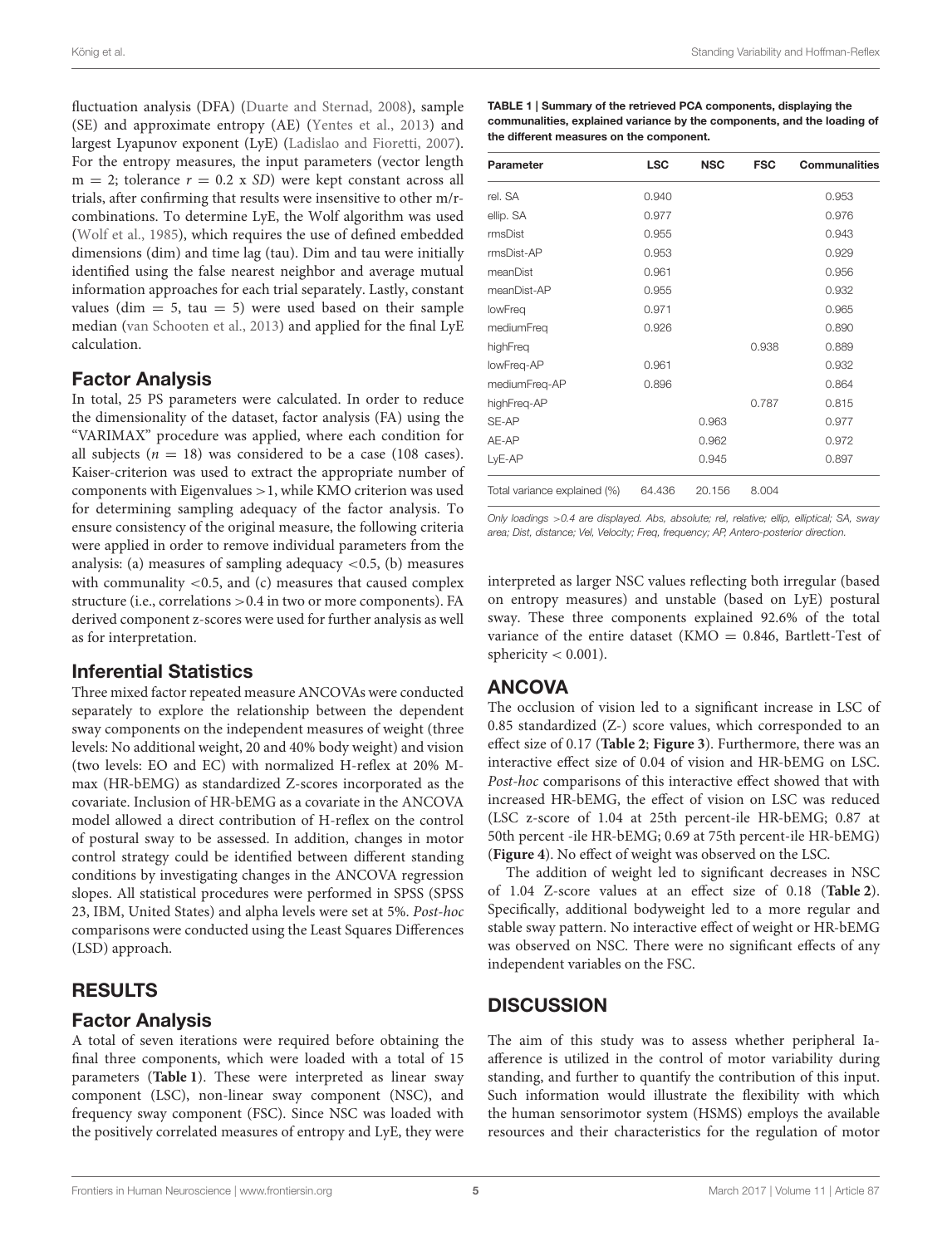<span id="page-7-0"></span>TABLE 2 | Results of the ANCOVA for repeated measures with the sway components as depended variable and the HR-bEMG as independent variable and weight and vision as fixed factor with SS, Sum of Squares; N-df, Numerator degrees of freedom; D-df, Denominator degrees of freedom; and  $\eta^2$ G, Generalized eta-squared.

| <b>SOURCE</b>           |                | <b>LSC</b> |      |      |            |         |        | <b>NSC</b> |      |            |         | <b>FSC</b> |      |     |            |         |
|-------------------------|----------------|------------|------|------|------------|---------|--------|------------|------|------------|---------|------------|------|-----|------------|---------|
|                         | N-Df           | SS         | D-Df | F    | <b>SIG</b> | $n_G^2$ | SS     | D-Df       | F    | <b>SIG</b> | $n_G^2$ | SS         | D-Df | F   | <b>SIG</b> | $n_G^2$ |
| Weight                  | 2              | 2.61       | 29.9 | 2.1  | 0.61       | 0.03    | 18.5   | 49.1       | 19.9 | < 0.01     | 0.18    | 6.30       | 40.9 | 2.4 | 0.1        | 0.05    |
| Vision                  |                | 20.38      | 39.1 | 48.0 | < 0.01     | 0.17    | 0.03   | 75.8       | 0.0  | 0.84       | $\circ$ | 1.75       | 47.7 | 1.1 | 0.30       | 0.02    |
| <b>HR-bEMG</b>          |                | 0.19       | 64.4 | 1.4  | 0.24       | $\circ$ | 0.09   | 83.0       | 1.1  | 0.3        | $\circ$ | 4.81       | 82.4 | 3.7 | 0.06       | 0.04    |
| Weight $\times$ Vision  | 2              | 0.72       | 29.5 | 1.3  | 0.29       | 0.01    | 1.8    | 49.5       | 2.6  | 0.09       | 0.02    | 0.81       | 41.5 | 0.2 | 0.84       | $\circ$ |
| Weight $\times$ HR-bEMG | $\overline{2}$ | 0.21       | 27.2 | 2.0  | 0.15       | $\circ$ | 0.39   | 45.5       | 0.4  | 0.7        | $\circ$ | 0.84       | 23.9 | 0.7 | 0.48       | $\circ$ |
| Vision $\times$ HR-bEMG |                | 4.1        | 39.0 | 9.2  | < 0.01     | 0.04    | 0.01   | 70.2       | 0.0  | 1.0        | 0       | 0.51       | 31.2 | 0.7 | 0.40       | $\circ$ |
| Subject                 |                | 48.67      |      |      |            |         | 44.23  |            |      |            |         | 37.56      |      |     |            |         |
| Error                   |                | 27.10      |      |      |            |         | 32.98  |            |      |            |         | 70.89      |      |     |            |         |
| C. Total                |                | 124.36     |      |      |            |         | 104.87 |            |      |            |         | 117.57     |      |     |            |         |

Bold indicates significant effects at  $p < 0.05$ 



<span id="page-7-1"></span>output variability. During unchallenged standing (i.e., EO) there was no contribution of Ia-afferent feedback on the magnitude of sway. However, when challenging the available resources (i.e., under EC conditions) enhanced reliance on Ia-afference during standing could partly (up to 4%) counter-balance the effects of eye closure. The observation of a general down-regulation of H-reflex during eyes closed standing and the low contribution to explain LSC indicates that other resources of the HSMS are involved in the control of postural sway during sensory challenging postural tasks.

In order to establish the contribution of Ia-afference for controlling motor variability, FA was firstly conducted on postural sway parameters for a comprehensive assessment of the standing task. Linear sway components, LSC, were interpreted to quantify the magnitude of motor variability, whereas nonlinear sway components, NSC, quantified the dynamic structure of the sway time series [\(Donker et al., 2007;](#page-9-25) [Harbourne et al.,](#page-9-26) [2009\)](#page-9-26). The third component, FSC, comprised of absolute power in the high frequency bands and thus represents periodicity of the sway signal. The independent nature of these data suggest that the magnitude, dynamic structure, and frequency of sway are all unique characteristics of balance performance [\(Harbourne et al.,](#page-9-26) [2009\)](#page-9-26). Finally, the mixed factors ANCOVA revealed the level of contribution of peripheral Ia-afferences toward the control of LSC (magnitude of sway), in particular when input from visual receptors was challenged. There was no contribution of peripheral Ia-afference on NSC and FSC. As the contribution of Ia-afference on postural sway was low, despite larger effects of the task-demands on the linear and non-linear sway parameter, we conclude that other resources within the HSMS must be more involved in the control of motor variability.

When visual input is perturbed or removed, and thereby the available sensory information for the control of sway is reduced, postural sway becomes larger in magnitude ((Prieto et al., [1996;](#page-9-0) [Taube et al., 2008b\)](#page-10-9)), which was also apparent in the significant effect of vision on LSC in this study. Previously it was shown that eye closure leads in parallel to an inhibition of the H-reflex [\(Hoffman and Koceja, 1995;](#page-9-27) [Earles et al., 2000\)](#page-9-28), which is in accordance with the results of the present study. Furthermore, our results indicate that the effect of removing vision on the magnitude of sway was related to the contribution of Ia-afferences, such that greater contribution of peripheral sensory information (i.e., larger HR-bEMG) diminishes the effect of vision on sway magnitude. While this contribution was small, it results from only a single muscle and one extremity. Further investigation is therefore required to establish whether a more complex interplay of this Ia-afference mechanism occurs throughout the neuromuscular system, and in other scenarios.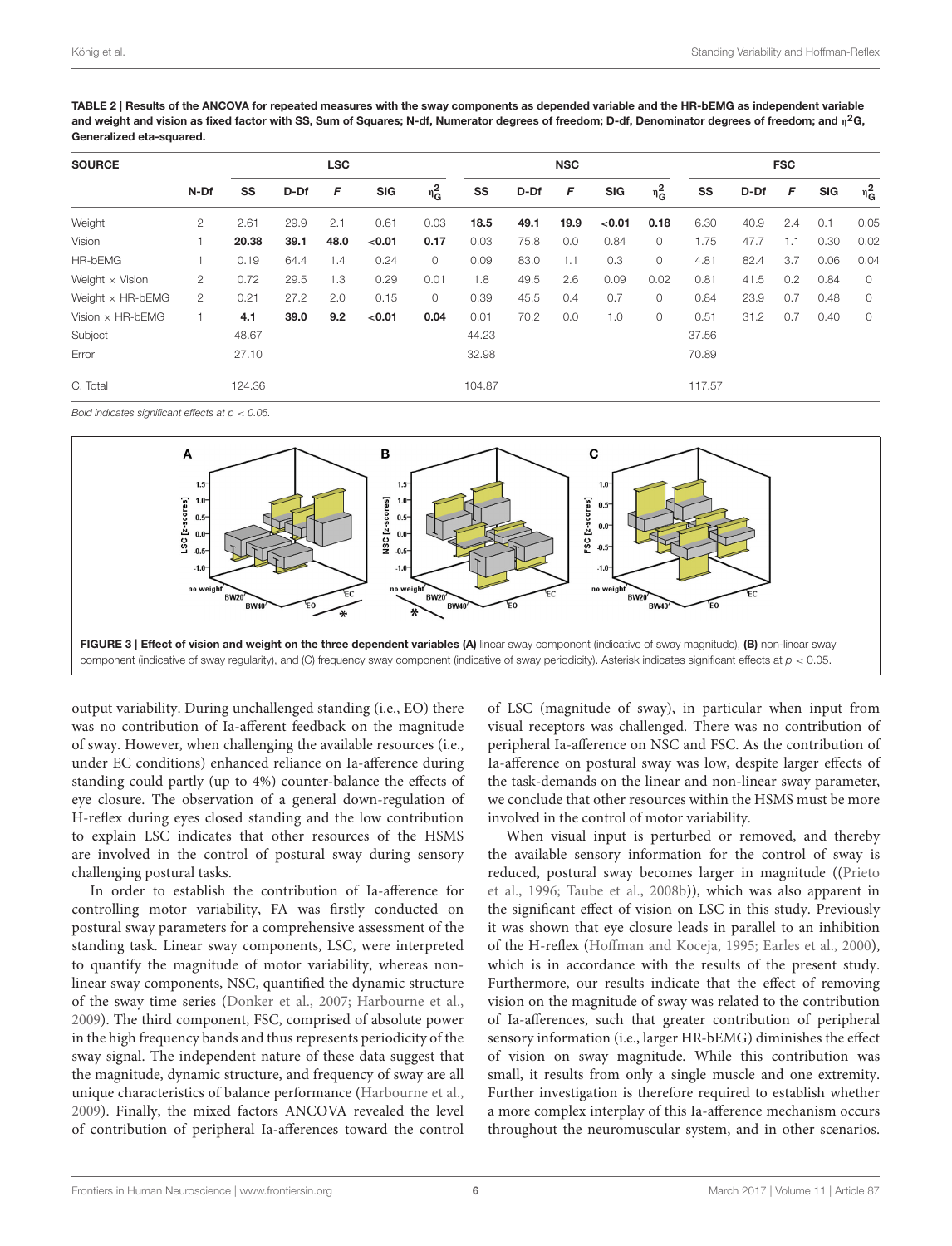

<span id="page-8-0"></span>Since the maximum M response remained unchanged over the different test conditions, we concluded that a constant number of Ia-afferents were stimulated and therefore that any changes of HR-bEMG were not related to variations in the experimental setting of the test afferent volley, but rather to the physiological mechanisms that act to depress the H-response [\(Palmieri et al.,](#page-9-19) [2004;](#page-9-19) [Knikou, 2008\)](#page-9-13). The contribution of HR-bEMG on LSC during eye closure could therefore indicate a re-weighting of inputs during conditions with reduced sensory information in accordance with the hypothesis that, with removal of vision, balance is regulated with larger inputs from (or reliance on) the proprioceptive (as well as mechano-receptive) sources (Peterka and Loughlin, [2004;](#page-9-12) [Taube et al., 2008b\)](#page-10-9). In this context, mechano-receptive cutaneous receptors in the plantar foot have been identified as potentially effective sway controlling entities [\(Priplata et al., 2002;](#page-9-29) [Zhou et al., 2016\)](#page-10-10).

The addition of external load led to a main effect on the NSC (the dynamic structure of the motor output variability), such that increased external load led to decreased NSC values, indicating more regular/stable sway patterns, i.e., less flexibility and more rigidity (**[Table 2](#page-7-0)**). This effect was larger with an average change in regularity between weight conditions of 18%. The NSC comprised of the three parameters: Sample entropy, approximate entropy, and largest Lyapunov exponent. The general positive correlation between entropy and LyE suggest that sway regularity (i.e., low entropy values) is associated with larger convergence of nearby sway trajectories or stability (i.e., low Lyapunov exponent). Similar relationships have also been

reported for healthy and pathological subjects where an increased regularity/stability pattern was associated with worse motor performance, and interpreted as a lack of flexibility to control balance [\(Huisinga et al., 2012;](#page-9-30) [Rigoldi et al., 2013;](#page-9-31) [Schniepp et al.,](#page-9-32) [2013\)](#page-9-32). In the current study, a similar pattern was observed in the sense that additional load led to a more regular/stable (i.e., less flexible) sway pattern. Importantly, there was no effect of additional weight on the linear sway parameters, which supports the notion that the HSMS reacts to increased weight around the CoM by increasing the precision of postural sway, as seen in the constant sway magnitude (unchanged LCS) and a more rigid control pattern (reduced NSC). Such behavior however, was not achieved with support from Ia-afference input, as observed in the absent interaction effect of weight and HR-bEMG on NSC.

Increasing load on the body is considered to be a perturbation to the mechano-sensory system, affecting various receptors such as Golgi tendon organs, cutaneous receptors or joint receptors, all of which have been shown to be involved in the control of movement [\(Gravano et al., 2011\)](#page-9-33). In particular, it has been reported that increased weight load during standing leads to a decrease of sensory information transmission from plantar cutaneous receptors [\(Lhomond et al., 2016\)](#page-9-34), which are considered to be a relevant input for maintaining sufficient background muscle activity during balance control [\(Meyer et al.,](#page-9-35) [2004\)](#page-9-35). Therefore, additional load not only changed the taskdemands but also challenged the mechano-receptive inputs, thereby potentially rendering such input "unreliable." This might also explain why the increase in task precision was not achieved by enhanced reliance on Ia-afference information. Interestingly, the regularity of sway patterns has also been attributed to the amount of attention exercised for the postural task [\(Donker et al.,](#page-9-25) [2007;](#page-9-25) [Rigoldi et al., 2013;](#page-9-31) [Schniepp et al., 2013\)](#page-9-32), and it could therefore be argued that the increased regularity in the sway patterns observed in our study result from the increased attention exercised to respond to the rather unusual task of carrying up to 40% body weight. This suggests a possible influence of supraspinal centers for the control of motor output variability during increased precision requirements (e.g., loaded tasks). However, the reliance on supraspinal centers for regulating sway needs to be further investigated (e.g., under dual-task paradigm). Unlike the LSC, the main effect of vision, as well as the interactive effect of vision and HR-bEMG, were found to be non-significant on the NSC, indicating that the HSMS is unlikely to rely upon visual information to control the dynamic structure of motor variability.

In conclusion, output variability during complex motor tasks is characterized by magnitude, temporal structure, and frequency components. It has been shown that the HSMS can select the required motor variability depending on the task-demands. When the available sensory information is challenged, the HSMS reacts by re-weighting the remaining inputs and increasing its reliance on Ia-afferences, thus diminishing the effects of perturbations to the visual system on postural sway. However, the contribution of Ia-afferences on the control of motor variability was small, indicating the necessity for other control entities to be involved. It also appears that when precise control of a task is required, and Ia-afference information is rendered unreliable, enhanced involvement of supraspinal centers is likely to be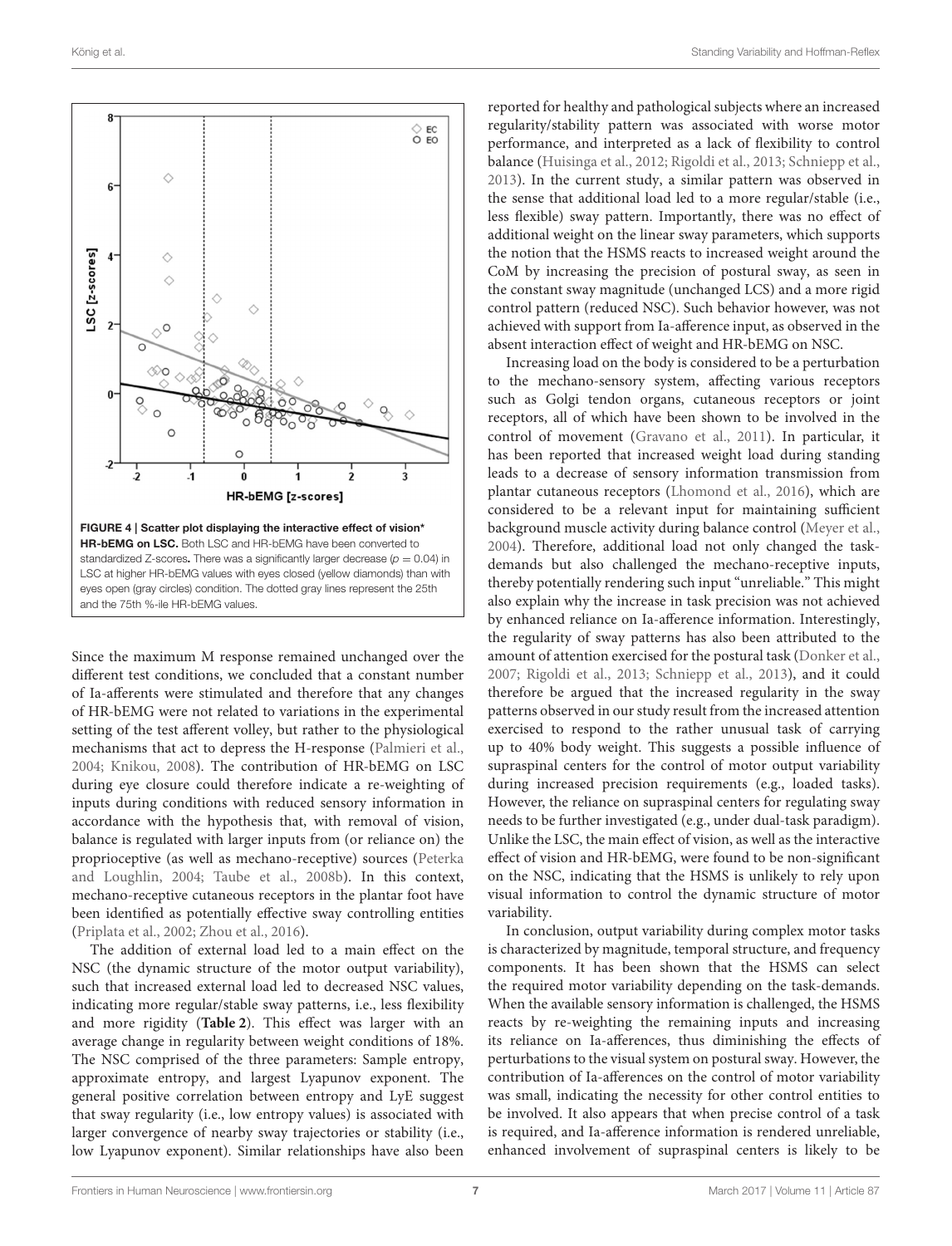preferred over other peripheral mechanisms for the regulation of motor output variability.

#### AUTHOR CONTRIBUTIONS

NK, MF, HB, WT, and NS: Contributed to the conception and design, the acquisition, analysis, and interpretation of

#### **REFERENCES**

- <span id="page-9-21"></span>Brinkworth, R. S., Tuncer, M., Tucker, K. J., Jaberzadeh, S., and Turker, K. S. (2007). Standardization of H-reflex analyses. J. Neurosci. Methods 162, 1–7. doi: [10.1016/j.jneumeth.2006.11.020](https://doi.org/10.1016/j.jneumeth.2006.11.020)
- <span id="page-9-20"></span>Chen, Y. S., and Zhou, S. (2011). Soleus H-Reflex and its relation to static postural control. Gait Posture 33, 169–178. doi: [10.1016/j.gaitpost.2010.12.008](https://doi.org/10.1016/j.gaitpost.2010.12.008)
- <span id="page-9-25"></span>Donker, S. F., Roerdink, M., Greven, A. J., and Beek, P. J. (2007). Regularity of center-of-pressure trajectories depends on the amount of attention invested in postural control. Exp. Brain Res. 181, 1–11. doi: [10.1007/s00221-007-0905-4](https://doi.org/10.1007/s00221-007-0905-4)
- <span id="page-9-23"></span>Duarte, M., and Sternad, D. (2008). Complexity of human postural control in young and older adults during prolonged standing. Exp. Brain Res. 191, 265–276. doi: [10.1007/s00221-008-1521-7](https://doi.org/10.1007/s00221-008-1521-7)
- <span id="page-9-28"></span>Earles, D. R., Koceja, D. M., and Shively, C. W. (2000). Environmental changes in soleus H-reflex excitability in young and elderly subjects. Int. J. Neurosci. 105, 1–13. doi: [10.3109/00207450009003261](https://doi.org/10.3109/00207450009003261)
- <span id="page-9-4"></span>Faisal, A. A., Selen, L. P., and Wolpert, D. M. (2008). Noise in the nervous system. Nat. Rev. Neurosci. 9, 292–303. doi: [10.1038/nrn2258](https://doi.org/10.1038/nrn2258)
- <span id="page-9-6"></span>Fetters, L. (2010). Perspective on variability in the development of human action. Phys. Ther. 90, 1860–1867. doi: [10.2522/ptj.2010090](https://doi.org/10.2522/ptj.2010090)
- <span id="page-9-33"></span>Gravano, S., Ivanenko, Y. P., Maccioni, G., Macellari, V., Poppele, R. E., and Lacquaniti, F. (2011). A novel approach to mechanical foot stimulation during human locomotion under body weight support. Hum. Mov. Sci. 30, 352–367. doi: [10.1016/j.humov.2010.01.002](https://doi.org/10.1016/j.humov.2010.01.002)
- <span id="page-9-26"></span>Harbourne, R. T., Deffeyes, J. E., Kyvelidou, A., and Stergiou, N. (2009). Complexity of postural control in infants: linear and nonlinear features revealed by principal component analysis. Nonlinear Dynamics Psychol. Life Sci. 13, 123–144.
- <span id="page-9-5"></span>Harbourne, R. T., and Stergiou, N. (2003).Nonlinear analysis of the development of sitting postural control. Dev. Psychobiol. 42, 368–377. doi: [10.1002/dev.10110](https://doi.org/10.1002/dev.10110)
- <span id="page-9-18"></span>Hermens, H. J. (1999). SENIAM: The State of the Art on Signal Processing Methods for Surface Electromyography. Enschede: Roessingh Research and Development b.v.
- <span id="page-9-14"></span>Hodapp, M., Klisch, C., Berger, W., Mall, V., and Faist, M. (2007). Modulation of soleus H-reflexes during gait in healthy children. Exp. Brain Res. 178, 252–260. doi: [10.1007/s00221-006-0730-1](https://doi.org/10.1007/s00221-006-0730-1)
- <span id="page-9-27"></span>Hoffman, M. A., and Koceja, D. M. (1995). The effects of vision and task complexity on Hoffmann reflex gain. Brain Res. 700, 303–307. doi: [10.1016/0006-8993\(95\)01082-7](https://doi.org/10.1016/0006-8993(95)01082-7)
- <span id="page-9-30"></span>Huisinga, J. M., Yentes, J. M., Filipi, M. L., and Stergiou, N. (2012). Postural control strategy during standing is altered in patients with multiple sclerosis. Neurosci. Lett. 524, 124–128. doi: [10.1016/j.neulet.2012.07.020](https://doi.org/10.1016/j.neulet.2012.07.020)
- <span id="page-9-13"></span>Knikou, M. (2008). The H-reflex as a probe: pathways and pitfalls. J. Neurosci. Methods 171, 1–12. doi: [10.1016/j.jneumeth.2008.02.012](https://doi.org/10.1016/j.jneumeth.2008.02.012)
- <span id="page-9-22"></span>König, N., Taylor, W. R., Armbrecht, G., Dietzel, R., and Singh, N. B. (2014). Identification of functional parameters for the classification of older female fallers and prediction of 'first-time' fallers. J. R. Soc. Interface 11:20140353. doi: [10.1098/rsif.2014.0353](https://doi.org/10.1098/rsif.2014.0353)
- <span id="page-9-3"></span>König, N., Taylor, W. R., Baumann, C. R., Wenderoth, N., and Singh, N. B. (2016). Revealing the quality of movement: a meta-analysis review to quantify the thresholds to pathological variability during standing and walking. Neurosci. Biobehav. Rev. 68, 11–119. doi: [10.1016/j.neubiorev.2016.03.035](https://doi.org/10.1016/j.neubiorev.2016.03.035)
- <span id="page-9-7"></span>Kyvelidou, A., Harbourne, R. T., Willett, S. L., and Stergiou, N. (2013). Sitting postural control in infants with typical development, motor delay, or cerebral palsy. Pediatr. Phys. Ther. 25, 46–51. doi: [10.1097/PEP.0b013e318277f157](https://doi.org/10.1097/PEP.0b013e318277f157)
- <span id="page-9-24"></span>Ladislao, L., and Fioretti, S. (2007). Nonlinear analysis of posturographic data. Med. Biol. Eng. Comput. 45, 679–688. doi: [10.1007/s11517-007-0213-y](https://doi.org/10.1007/s11517-007-0213-y)

the data, the drafting of the article, the critical revising of the intellectual content and the final approval of this study.

#### ACKNOWLEDGMENTS

The authors thank all the volunteering participants.

- <span id="page-9-34"></span>Lhomond, O., Teasdale, N., Simoneau, M., and Mouchnino, L. (2016). Neural consequences of increasing body weight: evidence from somatosensory evoked potentials and the frequency-specificity of brain oscillations. Front. Hum. Neurosci. 10:318. doi: [10.3389/fnhum.2016.00318](https://doi.org/10.3389/fnhum.2016.00318)
- <span id="page-9-8"></span>Loram, I. D., Kelly, S. M., and Lakie, M. (2001). Human balancing of an inverted pendulum: is sway size controlled by ankle impedance? J. Physiol. 532, 879–891. doi: [10.1111/j.1469-7793.2001.0879e.x](https://doi.org/10.1111/j.1469-7793.2001.0879e.x)
- <span id="page-9-35"></span>Meyer, P. F., Oddsson, L. I., and De Luca, C. J. (2004). The role of plantar cutaneous sensation in unperturbed stance. Exp. Brain Res. 156, 505–512. doi: [10.1007/s00221-003-1804-y](https://doi.org/10.1007/s00221-003-1804-y)
- <span id="page-9-11"></span>Mitra, S., and Fraizer, E. V. (2004). Effects of explicit sway-minimization on postural–suprapostural dual-task performance. Hum. Mov. Sci. 23, 1–20. doi: [10.1016/j.humov.2004.03.003](https://doi.org/10.1016/j.humov.2004.03.003)
- <span id="page-9-19"></span>Palmieri, R. M., Ingersoll, C. D., and Hoffman, M. A., (2004). The hoffmann reflex: methodologic considerations and applications for use in sports medicine and athletic training research. J. Athl. Train. 39, 268–277.
- <span id="page-9-9"></span>Pekny, S. E., Izawa, J., and Shadmehr, R. (2015). Reward-dependent modulation of movement variability. J. Neurosci. 35, 4015–4024. doi: [10.1523/JNEUROSCI.3244-14.2015](https://doi.org/10.1523/JNEUROSCI.3244-14.2015)
- <span id="page-9-12"></span>Peterka, R. J., and Loughlin, P. J. (2004). Dynamic regulation of sensorimotor integration in human postural control. J. Neurophysiol. 91, 410–423. doi: [10.1152/jn.00516.2003](https://doi.org/10.1152/jn.00516.2003)
- <span id="page-9-16"></span>Pierrot-Deseilligny, E., and Mazevet, D. (2000). The monosynaptic reflex: a tool to investigate motor control in humans. Interest and limits. Neurophysiol. Clin. 30, 67–80. doi: [10.1016/S0987-7053\(00\)00062-9](https://doi.org/10.1016/S0987-7053(00)00062-9)
- <span id="page-9-0"></span>Prieto, T. E., Myklebust, J. B., Hoffmann, R. G., Lovett, E. G., and Myklebust, B. M. (1996). Measures of postural steadiness: differences between healthy young and elderly adults. IEEE Trans. Biomed. Eng. 43, 956–966. doi: [10.1109/10.532130](https://doi.org/10.1109/10.532130)
- <span id="page-9-29"></span>Priplata, A., Niemi, J., Salen, M., Harry, J., Lipsitz, L. A., and Collins, J. J., (2002). Noise-enhanced human balance control. Phys. Rev. Lett. 89:238101. doi: [10.1103/PhysRevLett.89.238101](https://doi.org/10.1103/PhysRevLett.89.238101)
- <span id="page-9-31"></span>Rigoldi, C., Cimolin, V., Camerota, F., Celletti, C., Albertini, G., Mainardi, L., et al. (2013). Measuring regularity of human postural sway using approximate entropy and sample entropy in patients with Ehlers-Danlos syndrome hypermobility type. Res. Dev. Disabil. 34, 840–846. doi: [10.1016/j.ridd.2012.11.007](https://doi.org/10.1016/j.ridd.2012.11.007)
- <span id="page-9-17"></span>Robinovitch, S. N., Heller, B., Lui, A., and Cortez, J. (2002). Effect of strength and speed of torque development on balance recovery with the ankle strategy. J. Neurophysiol. 88, 613–620. doi: [10.1152/jn.00080.2002](https://doi.org/10.1152/jn.00080.2002)
- <span id="page-9-32"></span>Schniepp, R., Wuehr, M., Pradhan, C., Novozhilov, S., Krafczyk, S., Brandt, T., et al. (2013). Nonlinear variability of body sway in patients with phobic postural vertigo. Front. Neurol. 4:115. doi: [10.3389/fneur.2013.00115](https://doi.org/10.3389/fneur.2013.00115)
- <span id="page-9-2"></span>Singh, N. B., König, N., Arampatzis, A., Heller, M. O., and Taylor, W. R. (2012a). Extreme levels of noise constitute a key neuromuscular deficit in the elderly. PLoS ONE 7:e48449. doi: [10.1371/journal.pone.0048449](https://doi.org/10.1371/journal.pone.0048449)
- <span id="page-9-15"></span>Singh, N. B., Taylor, W. R., Madigan, M. L., and Nussbaum, M. A. (2012b). The spectral content of postural sway during quiet stance: influences of age, vision and somatosensory inputs. J. Electromyogr. Kinesiol. 22, 131–136. doi: [10.1016/j.jelekin.2011.10.007](https://doi.org/10.1016/j.jelekin.2011.10.007)
- <span id="page-9-10"></span>Stergiou, N., Harbourne, R., and Cavanaugh, J. (2006). Optimal movement variability: a new theoretical perspective for neurologic physical therapy. J. Neurol. Phys. Ther. [30, 120–129. doi: 10.1097/01.NPT.0000281949.48](https://doi.org/10.1097/01.NPT.0000281949.48193.d9) 193.d9
- <span id="page-9-1"></span>Taube, W., Gruber, M., and Gollhofer, A. (2008a). Spinal and supraspinal adaptations associated with balance training and their functional relevance. Acta Physiol. [193, 101–116. doi: 10.1111/j.1748-1716.2008.](https://doi.org/10.1111/j.1748-1716.2008.01850.x) 01850 x